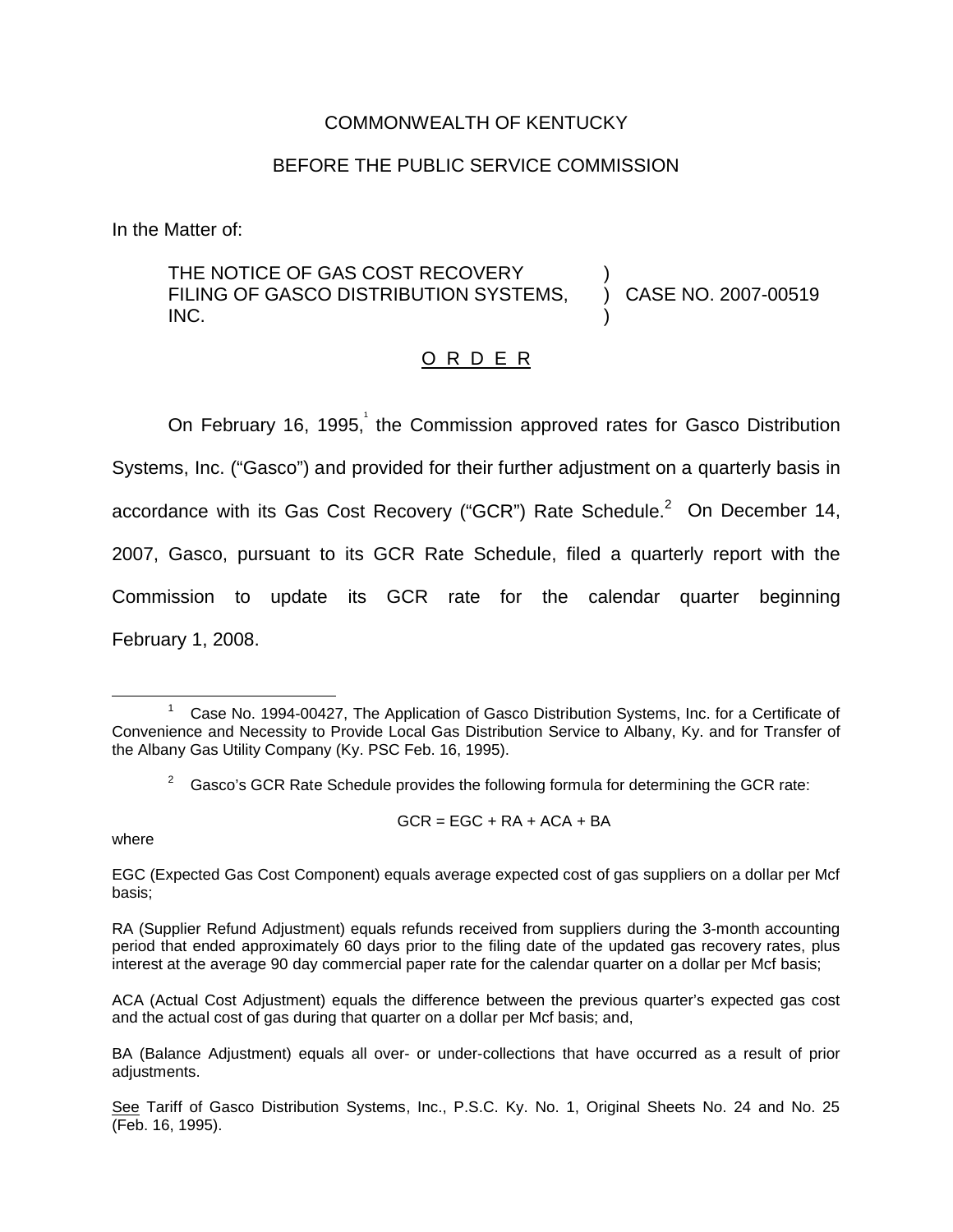On January 29, 2008, the Commission suspended Gasco's proposed updated GCR rate. We took this action because Gasco's calculation of the updated GCR rate includes in the Actual Cost Adjustment ("ACA") component the difference between actual gas costs and recovered gas costs for the 5-year period ending June 30, 2007. In its prior quarterly report filed with the Commission on September 26, 2007 for the calendar quarter beginning November 1, 2007, Gasco had also included these unrecovered gas costs in its ACA and thus in its updated GCR rate. We suspended this rate to investigate the reasonableness of the updated GCR rate.<sup>3</sup>

On February 25, 2008, Gasco submitted a quarterly report with the Commission to update its GCR rate for the calendar quarter beginning April 1, 2008. In this report, Gasco has modified its original proposal for recovery of unrecovered gas costs. It now seeks recovery of unrecovered gas costs only for the 2-year period ending June 30, 2007. The Commission has this day initiated an investigation into the reasonableness of this amended proposal.<sup>4</sup> Gasco has further requested, and we have directed, that our investigation into Gasco's original proposal be dismissed.<sup>5</sup>

The Commission finds that Gasco's modification of its original proposal for recovery of unrecovered gas costs and its filing of a quarterly report for the calendar quarter ending December 31, 2007 that does not include recovery of unrecovered gas costs for the 5-year period ending June 30, 2007 should be considered as an amendment to Gasco's filing of December 14, 2007 to exclude the unrecovered gas

<sup>&</sup>lt;sup>3</sup> Case No. 2007-00421, The Notice of Gas Cost Recovery Filing of Gasco Distribution Systems, Inc. (Ky. PSC Oct. 17, 2007).

<sup>&</sup>lt;sup>4</sup> Case No. 2008-00096, An Investigation into the Reasonableness of the Gas Cost Recovery Filing of Gasco Distribution Systems, Inc.

<sup>5</sup> Case No. 2007-00421.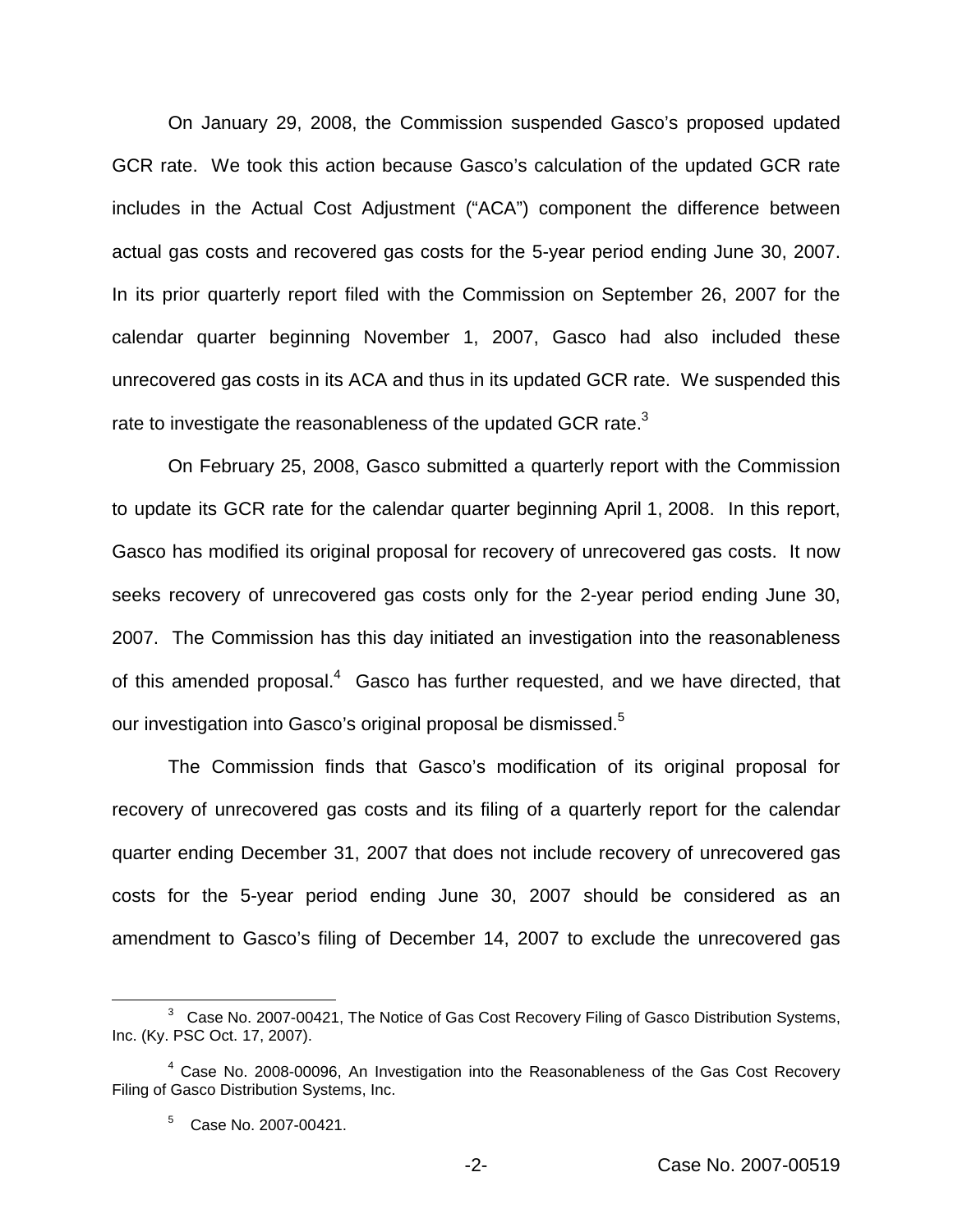costs for periods outside of the calendar quarter ending October 31, 2007. By this Order, the Commission has authorized an updated GCR rate without regard to those costs. Those costs will be addressed in Case No. 2008-00096.<sup>6</sup>

After reviewing the record in this case and being otherwise sufficiently advised, the Commission finds that:

1. Gasco's notice includes revised rates designed to pass on to its customers its expected change in wholesale gas costs.

2. Gasco's notice sets out an Expected Gas Cost ("EGC") of \$11.3359 per Mcf. Gasco erroneously included an adjustment for line loss which it did not experience. Correcting for this produces an EGC of \$10.7691, which is an increase of \$3.1925 per Mcf from its previous EGC of \$7.5766.

3. Gasco's notice sets out no current quarter Refund Adjustment.

4. Gasco's notice sets out a current quarter Actual Adjustment ("AA") of \$.2311 per Mcf. Gasco's proposed total AA of \$6.2721 includes the 60-month AA factor for unrecovered gas costs for the 5-year period ending June 30, 2007. Removing these unrecovered gas costs produces a total AA of \$1.3966 per Mcf, which is an increase of \$.3657 per Mcf from its previous total AA.

5. Gasco's notice sets out no current quarter Balance Adjustment ("BA"). Gasco's notice sets out no total BA, which is no change from its previous total BA.

6. Gasco's GCA is \$12.1657 per Mcf, which is an increase of \$3.5582 per Mcf from its previous rate of \$8.6075.

<sup>6</sup> Nothing in our action today should be construed as a ruling on whether Gasco's filing of February 25, 2008 is consistent with the terms of Gasco's GCR Rate Schedule. We defer that issue to Case No. 2008-00096.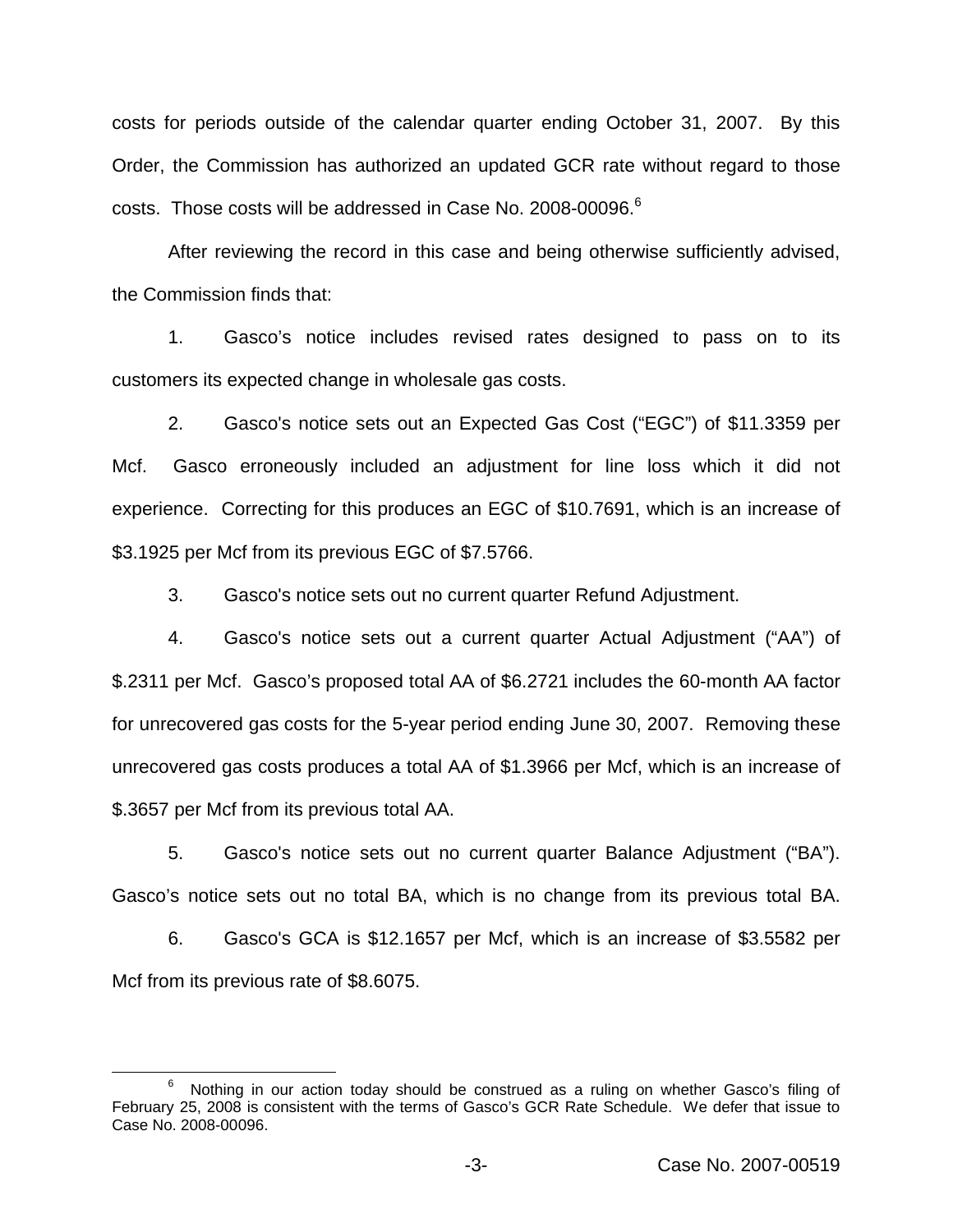7. The rates in the Appendix to this Order are fair, just, and reasonable, and should be approved for billing for service rendered by Gasco on and after April 1, 2008.

IT IS THEREFORE ORDERED that:

1. The rates in the Appendix, attached hereto and incorporated herein, are approved for billing for service rendered on and after April 1, 2008.

2. Within 20 days of the date of this Order, Gasco shall file with the Commission its revised tariffs setting out the rates approved herein.

Done at Frankfort, Kentucky, this 31<sup>st</sup> day of March, 2008.

By the Commission

ATTES xécutive Director